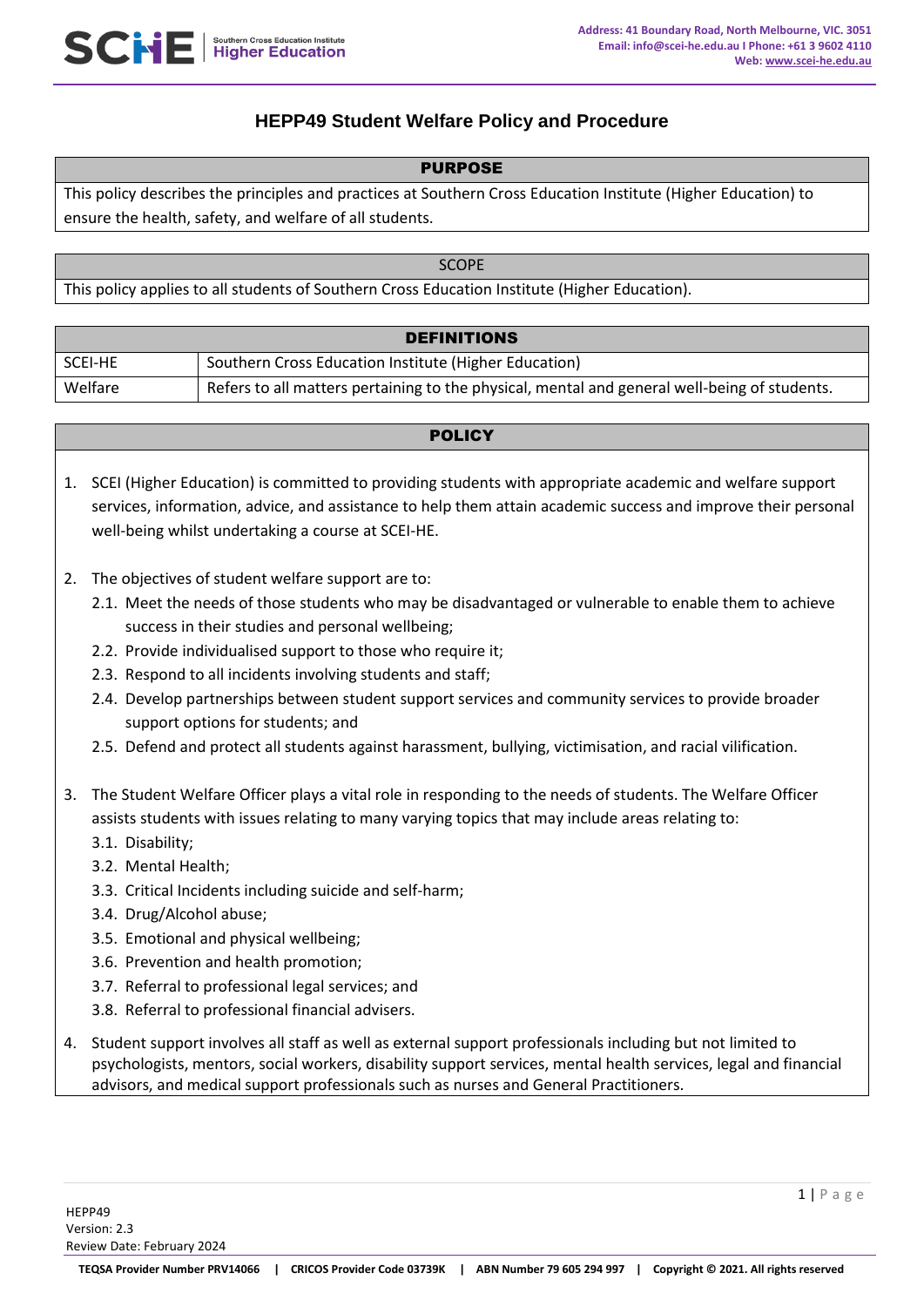Southern Cross Education Institute (Higher Education) provides the following student welfare support services.

Counselling Services

**SCHE** | Southern Cross Education Institute

- Student Welfare Officers are available to discuss personal, physical, mental, or emotional issues that may arise for students during the course of their studies.
- Where the Student Welfare Officer is unable to provide the student with the support necessary, that student will be referred to an external counselling service as appropriate to their needs.
- Any costs associated with the use of external professional will be borne by the student.

Financial advice

- Students should initially contact the Student Welfare Officer for any financial matters.
- Where students have financial concerns during the course of their studies, they will be referred to the Finance Manager.

Legal advice

- Students should initially contact the Student Welfare Officer for any support on legal matters.
- The Student Welfare Officer will refer students to further sources of legal aid if required.

Academic and Progress Support

- The Dean, Course Coordinators and Student Administration Manager are available to assist students with information and advice in regard to enrolment issues, academic progress or educational outcomes or pathways.
- Students seeking academic study skills support should first contact their lecturer or Course Coordinator. If further support is required, academic staff or the Student Welfare Officer will refer them to an internal or external Academic Skills Support Officer.

Support for Students with Disabilities

- Students should advise SCEI-HE in advance and provide documentation of any disabilities that may affect the student's progress prior to commencement of the course.
- Where staff are aware of a disability affecting a student, reasonable adjustments can be made to teaching arrangements, assessment and/or materials and access to assist these students with their learning.

Student Safety

- SCEI-HE will implement strategies to raise student awareness of personal safety risks and issues and what to do in the event of a personal crisis.
- Information will be provided to students on the types of behaviours which are considered unacceptable and what to do if they experience such events.
- SCEI-HE has monitored video security cameras throughout the campus. The video footage can be accessed upon request to the IT Manager in the event of theft, damage, destruction, unacceptable behaviour, emergencies.
- Where incidents are reportable to law enforcement, a copy of video footage of the relevant incident will be provided to relevant law enforcement agencies e.g., Police.
- SCEI-HE has policies and procedures in place to ensure the health and safety of students including to monitor and address any reported or identified hazards, manage critical incidents and emergency situations.

Student Misconduct

Students reported of academic or general misconduct will be dealt with according to the HEPP47 Student Misconduct Policy and Procedure and the HEPP48 Student Disciplinary Policy and Procedure.